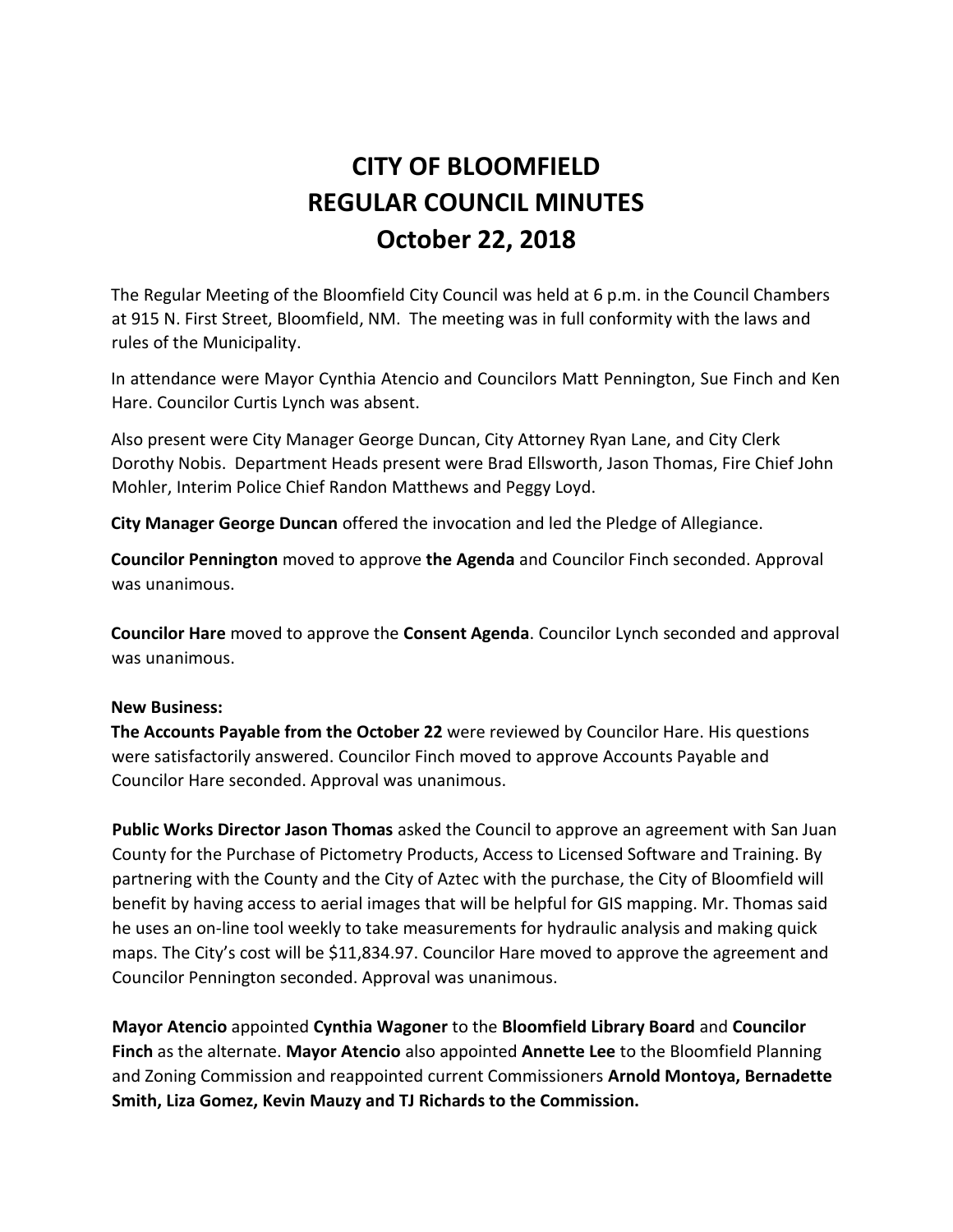**Finance Director Brad Ellsworth** presented his Monthly Financial Report. Mr. Ellsworth said the City's revenues are looking good, with revenues about \$100,000 above revenues in the same time period in 2017.

# **Unfinished Business:**

There was no Unfinished Business to discuss.

## **Department and Public Input:**

**Mike Matson,** who recently moved to Bloomfield from Oregon, encouraged the Council to look carefully at partnering with the San Juan County Sheriff's Office to assist with law enforcement in Bloomfield. Mr. Matson is against that partnership. **Mayor Atencio** assured Mr. Matson that public meetings will be held to get public input before the Council makes a decision.

**Kevin Mauzy** shared several ideas to raise funds to help the City with the payment of attorney's fees in the Ten Commandments lawsuit. Mr. Mauzy has been researching fundraising possibilities, including selling tickets for a drawing for a home in Bloomfield.

**Mayor Atencio** recognized the Parks Department for its efforts to clean up Highways 550 and 64. The Mayor also said she had received an email from a resident complimenting the department's efforts as well. In addition, Mayor Atencio recognized Ashley Contreras, who assists with the front desk, for decorating City Hall and making it festive.

**Councilor Finch** said the Bloomfield Pride Committee had met and she is excited that Parks Department Director Melinda Gomez is now part of the committee. The BPC plans to help the Parks Department with its holiday decorating and the Bloomfield High School Student Council has also offered to help.

**Councilor Hare** said the Economic Development Committee is meeting regularly and has several projects planned. He also said Once a Day Marketing out of Albuquerque, with a limited contract, will offer guidance as the committee looks into the outdoor recreation industry in the area and special events that would attract tourists.

**Public Works Director Jason Thomas** said he met with Councilor Hare and others at the Second Source site. He also said the site has the potential to be a good site for the City's Second Source needs.

**Interim Police Chief Randon Matthews** said the Police Department is working with Workforce Solutions, which will pay 75 percent of two police officers' training at the Police Academy, uniforms and salaries.

### **CLOSED EXECUTIVE SESSION**